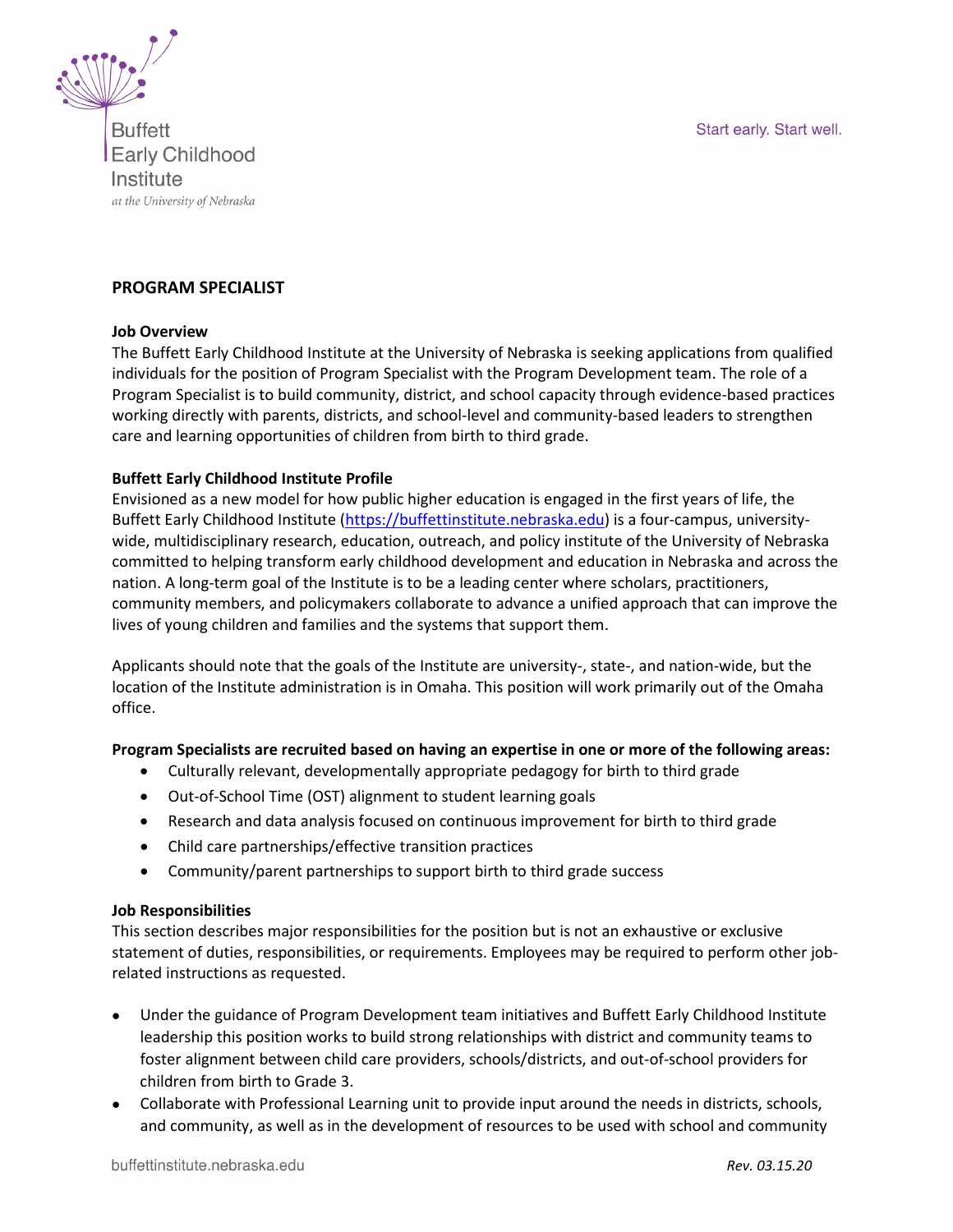partners.

- Participate in leadership planning and discussions as they relate to Superintendents' Plan implementation.
- Support program administrators in using data to improve equity-centered supports at all levels and work collaboratively with others to align birth to Grade 3 initiatives.
- Provide equity-centered professional learning for child care providers, grade-level teams, parents, and OST providers in collaboration with the Institute's Professional Learning unit.
- Promote the Community of Practice and Reciprocal Learning Partnership (equity-rooted conversations) models for stakeholders.
- Provide technical support, resource materials, learning tools, and information to collaborative teams (child care directors, principals, teacher leaders/coaches, parent leaders, grade-level teams, community-based early education, and OST leaders) to support quality, continuity, and equitycentered support.
- Visit schools and OST and child care programs frequently (at least monthly) to observe, discuss, and gain insight into the day-to-day opportunities and challenges.
- Collaborate with Educational Service Unit and district-level coaches to embed elements of equity, quality, and continuity into coaching and professional learning on a larger scale.
- Support the development of leaders and coaches in understanding the coaching cycle, effective professional development design and delivery, the implementation of curriculum and varied assessments, and data analysis through an equity-centered lens.

# **Required Qualifications**

- Bachelor's degree in fields related to early childhood education and elementary education and/or certified in elementary teaching with early childhood education certificate or endorsement
- Five years' experience working with staff/families/children with diverse perspectives (racially, culturally, and linguistically)

# **Preferred Qualifications**

- Master's degree in human development, family studies, social work, early childhood or elementary education
- Certified in elementary teaching, with early childhood education certificate or endorsement
- Experience with coaching or nurturing a professional community of adult learners that directly impacted instructional practices
- Bilingual in Spanish (oral and written)
- A demonstrated body of work with emphasis on birth to Grade 3

Ideal candidates will demonstrate and model a passion for equity, school as hub reform, and leadership; excellent independent judgment and analytical skills; strong interpersonal skills; a track record of timely completion of projects and the ability to responsibly manage competing priorities; success in collaboration with distributed resources and/or project teams; and commitment to the quality, continuity, and equity of early childhood development and education.

## **How to Apply**

Application review begins immediately and continues until position is filled. Applications processed through the online job posting at [https://careers.nebraska.edu.](https://careers.nebraska.edu/) Follow instructions to complete the Applicant Profile. Along with your application, attach a cover letter,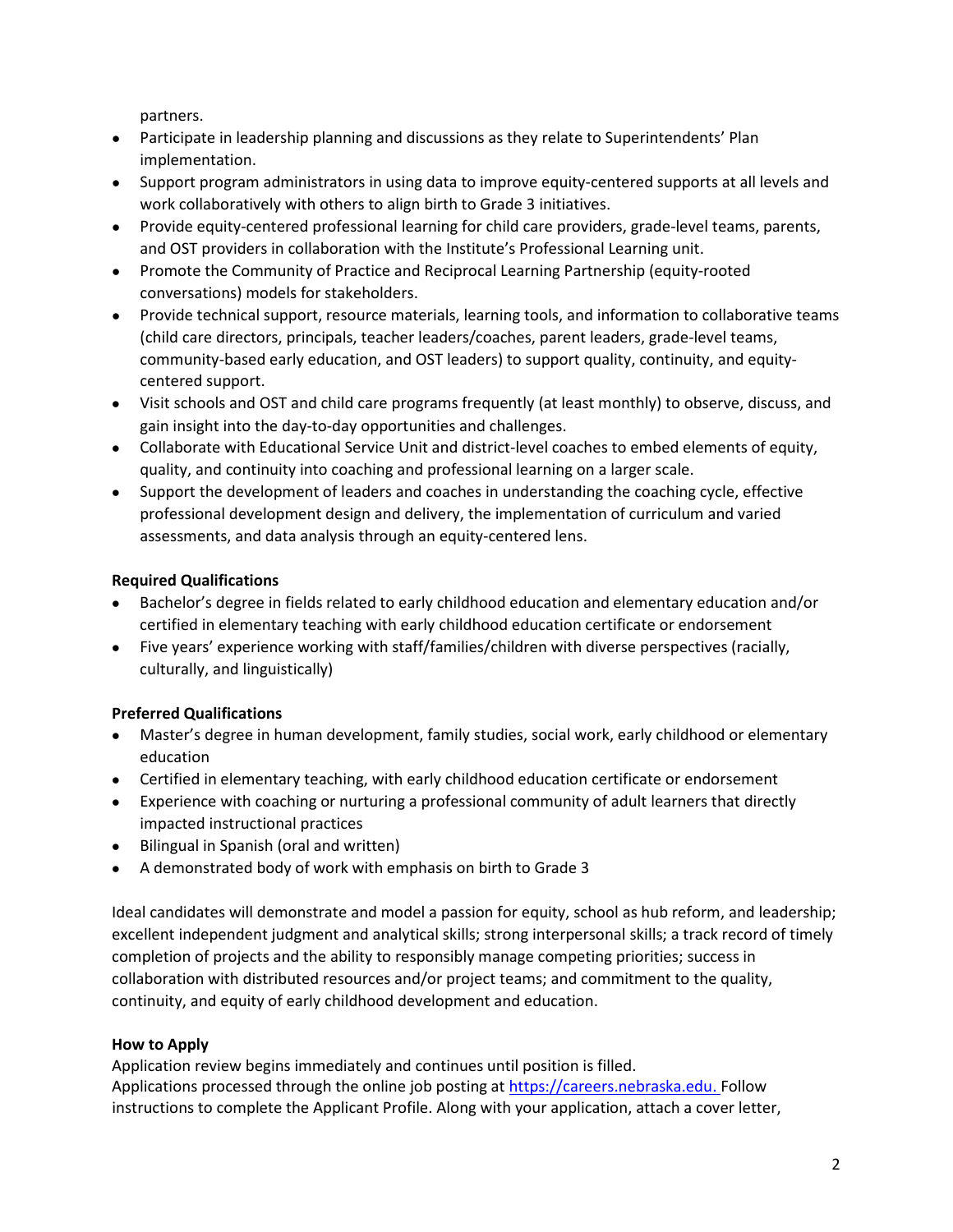resume, and contact information for three professional references. Direct questions about the position to: [humanresources@nebraska.edu.](mailto:humanresources@nebraska.edu) Direct questions about the online application process to: (402) 472-3701.

The University of Nebraska is an Affirmative Action/Equal Opportunity Employer and participates in E-Verify. All qualified applicants will receive consideration for employment without regard to race, color, religion, sex, age, national origin, disability, gender identity, sexual orientation, or protected veteran status.

### **Competencies**

#### • Nature/Complexity of Work

Must be able to function as a team member on projects and collaborate with other functional areas internal and external to the Institute. Meticulous attention to detail, accuracy, and timeliness are essential for purposes of planning and coordinating work, composing documents and reports, and exchanging information, plans, and objectives.

### • Problem-Solving/Decision-Making

The employee has freedom to decide how tasks will be accomplished by prioritization and setting pace of workload to maximize outcomes in compliance with reporting guidelines, grant criteria, university policies, and state and federal law. Decisions must often be made quickly to meet stakeholder demands. Strong analytical, problem-solving, decision-making, and multitasking skills required. Requires independent judgment and self-direction to complete tasks, prioritize work, determine the tools and approach to be used in developing analysis, and determine the degree to which detail and information is needed to adequately respond to requests, trends, barriers, opportunities, and threats.

## • Strategic Input

Confidentiality is required. The employee has access to work-in-progress discussions and confidential and sensitive information pertaining to employees, students, children, and families. Employee is required to be proficient and conscientious when representing the Buffett Institute.

## • Know-How

In addition to required qualifications, this position requires the ability to work under pressure and with stringent timelines, respond quickly to shifting priorities, make sound priority judgments, and work independently and in a team setting. Must possess strong research skills including the ability to collect, compile, and analyze facts, draw conclusions, and recommend solutions. Employee is required to have excellent interpersonal skills with the ability to explain orally and in written communication diverse technical topics in easy-to-understand language to create and nurture a professional community of adult learners. Must demonstrate evidence of professional growth, including leadership and participation in a wide range of significant professional development activities.

## • Technical Skills

In addition to required qualifications, this position may need to train others on tools and must be proficient with email, Internet browsers, and Microsoft Office (Word, Excel, Access, and PowerPoint) to plan, coordinate work, prepare data, process documentation, and create communication materials or informational presentations. This position must be willing to learn and use new